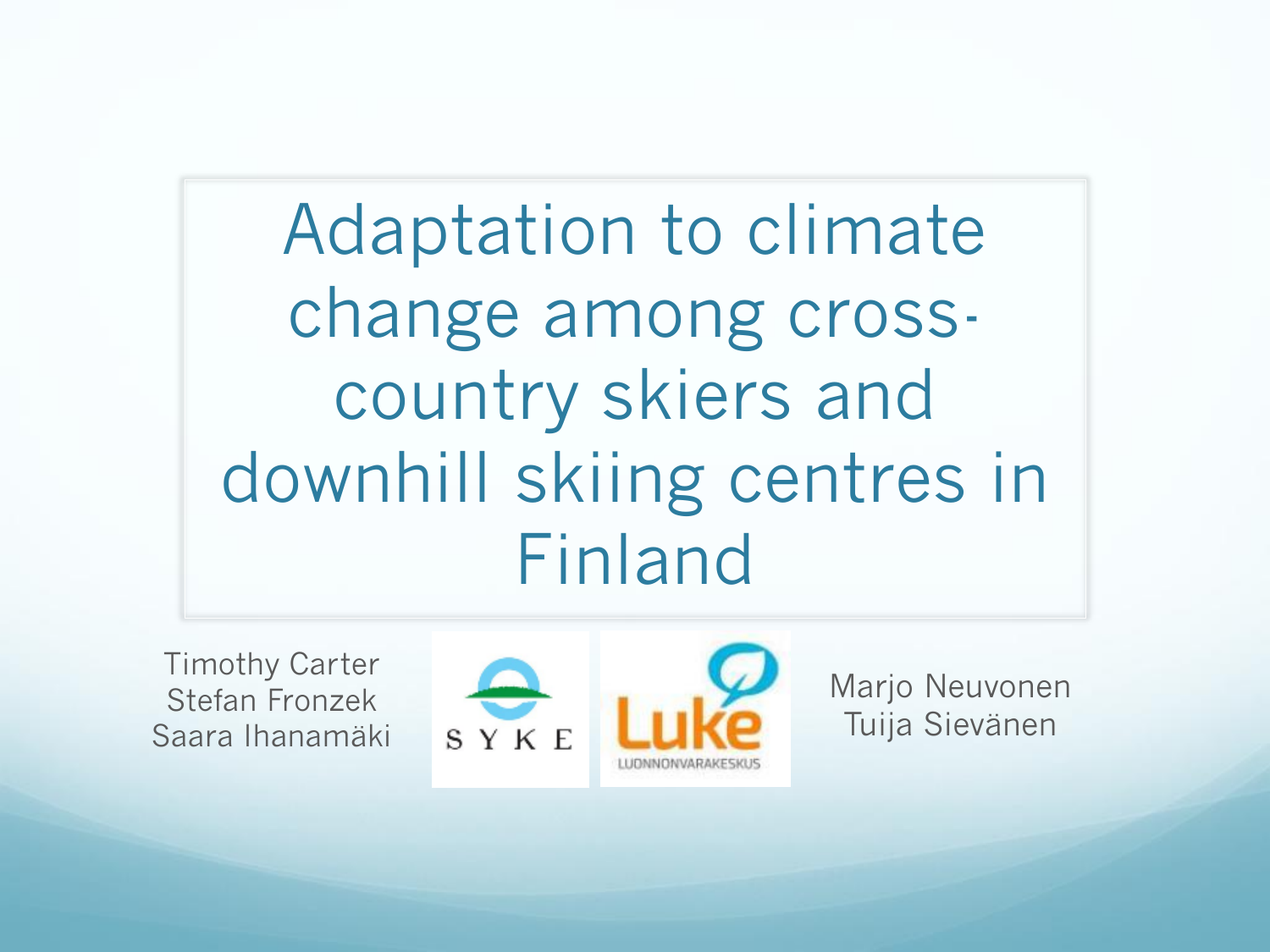## Cross -country skiing survey

- A nature based outdoor activity
- "everyone's hobby"; about 98  $%$ of adult population have skills in c. -c. skiing
- Outdoor recreation survey 2010\*:
	- 769 respondents
	- $978\%$  agreed climate change is real
	- 85 % agreed restraining climate change is every ones' responsibility

\* Sievänen, T., & Neuvonen, M. (Eds.) (2011). Luonnon virkistyskäyttö 2010. [Outdoor recreation 2010]. Working papers of the Finnish Forest Research Institute, 212.

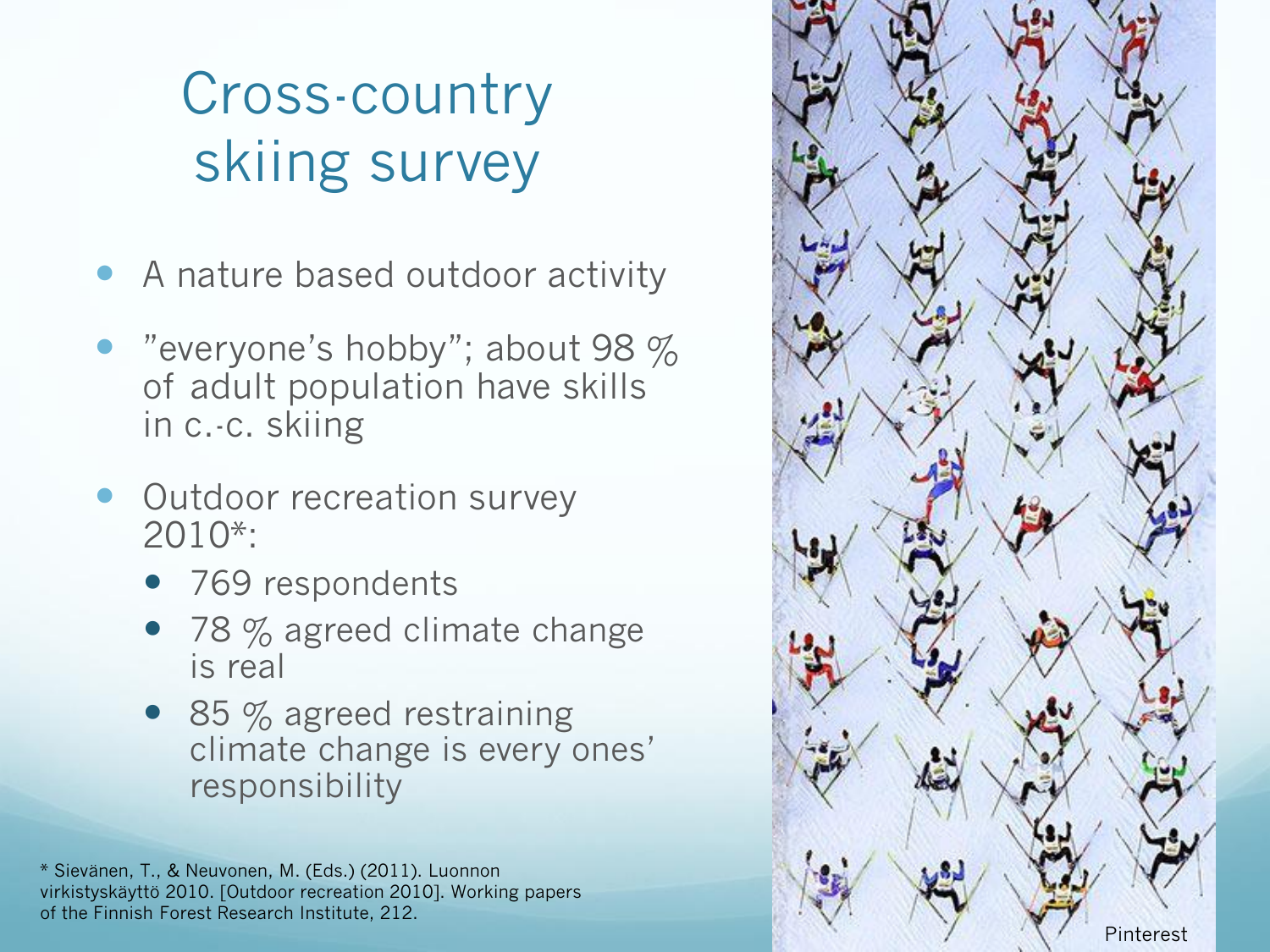#### Outdoor recreation survey 2010



Image 5.2.9. Sievänen, T., & Neuvonen, M. (Eds.) (2011). Luonnon virkistyskäyttö 2010. [Outdoor recreation 2010]. Working papers of the Finnish Forest Research Institute, 212.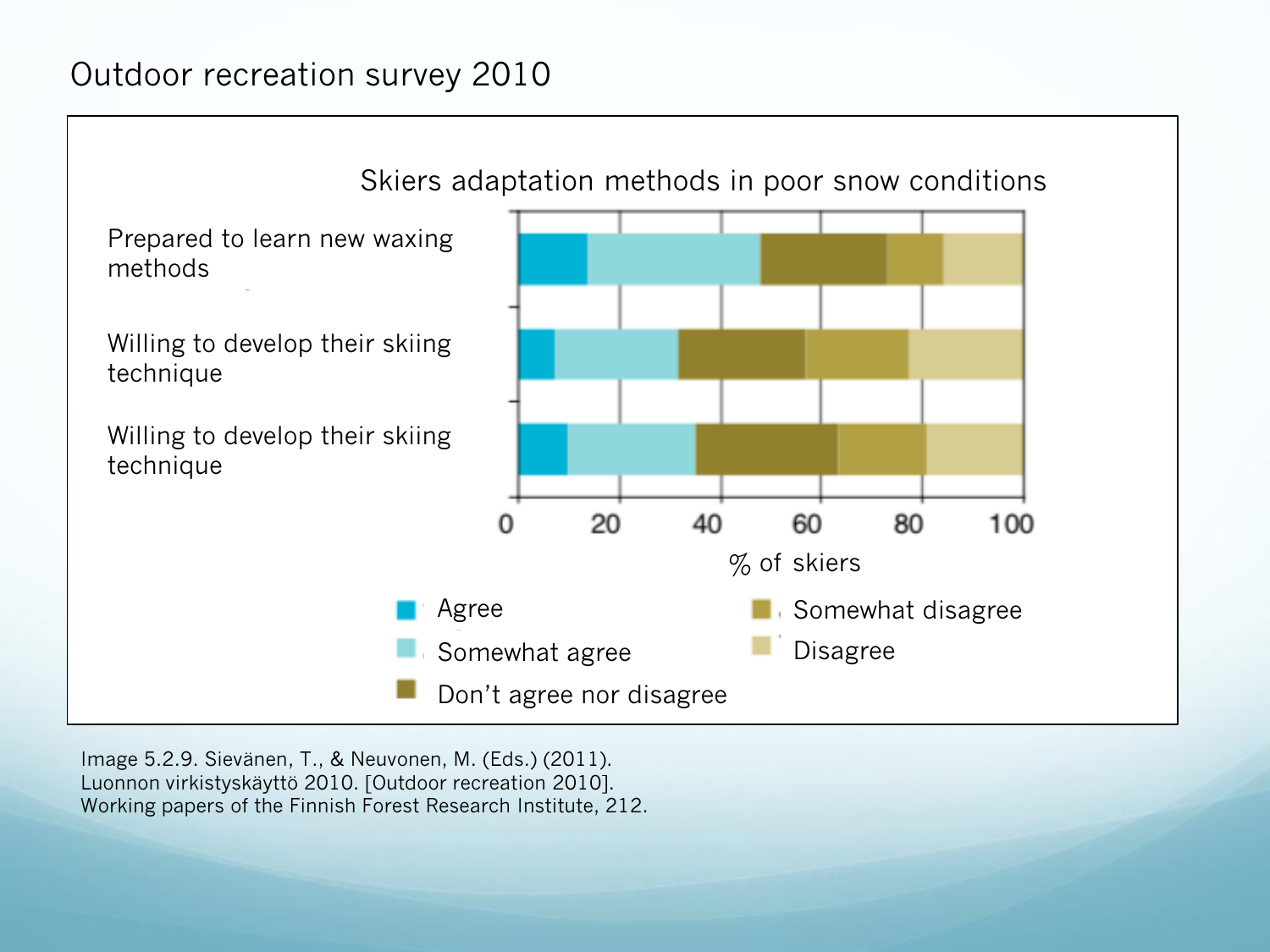### Outdoor recreation survey 2010

Would give up skiing during that season

Prepared to use indoor ski-halls or skitunnels

Prepared to ski on artificial snow

Prepared to make a special visit to a region with natural snow

Prepared to ski in a different area nearby



Image 5.2.10. Sievänen, T., & Neuvonen, M. (Eds.) (2011). Luonnon virkistyskäyttö 2010. [Outdoor recreation 2010]. Working papers of the Finnish Forest Research Institute, 212.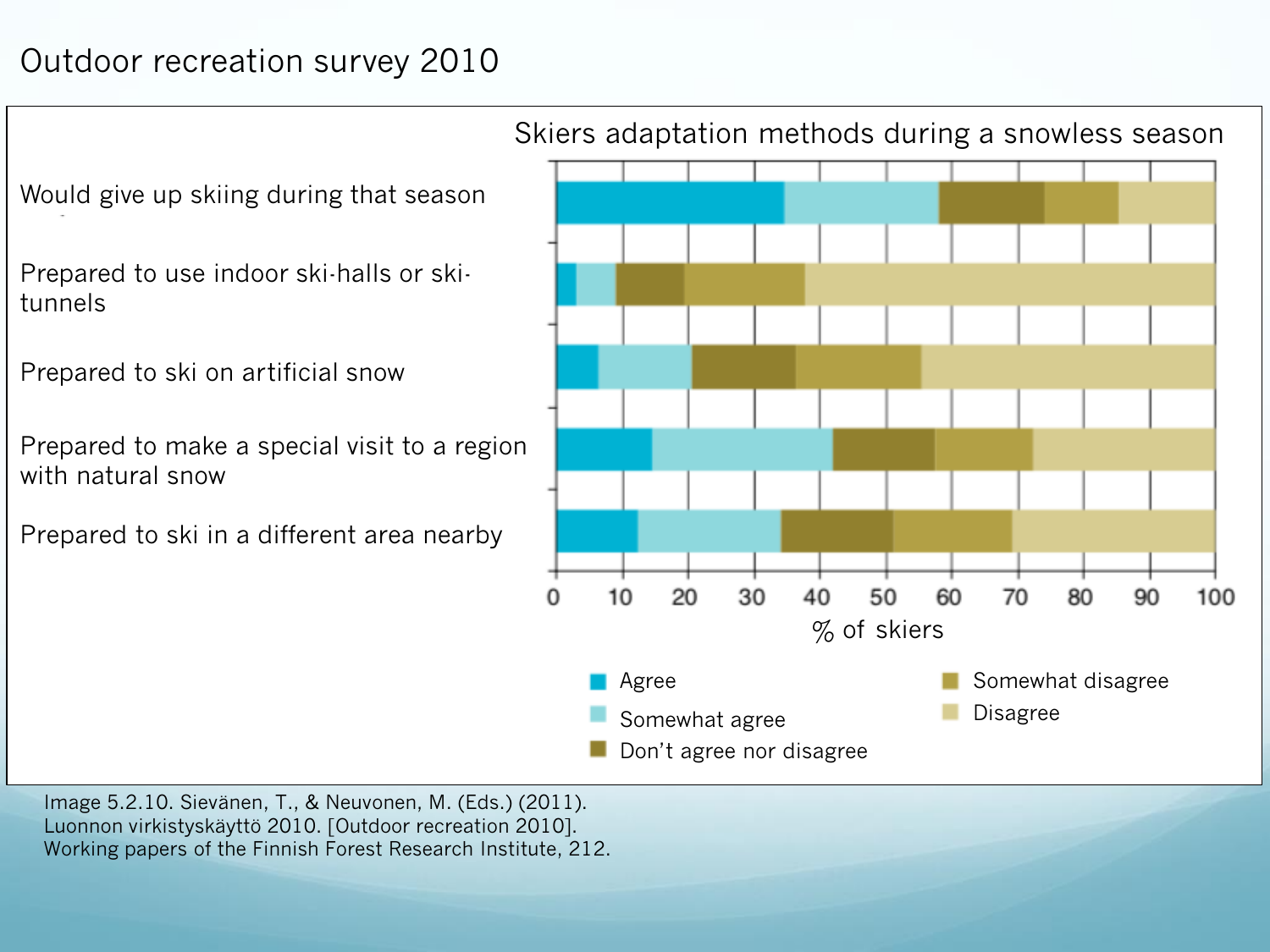

C Finnish Environment Institute (SYKE) and Natural Resources Institute Finland (Luke), MAVERIC project

Disclaimer

 $M$ averi $\mathbb{C}$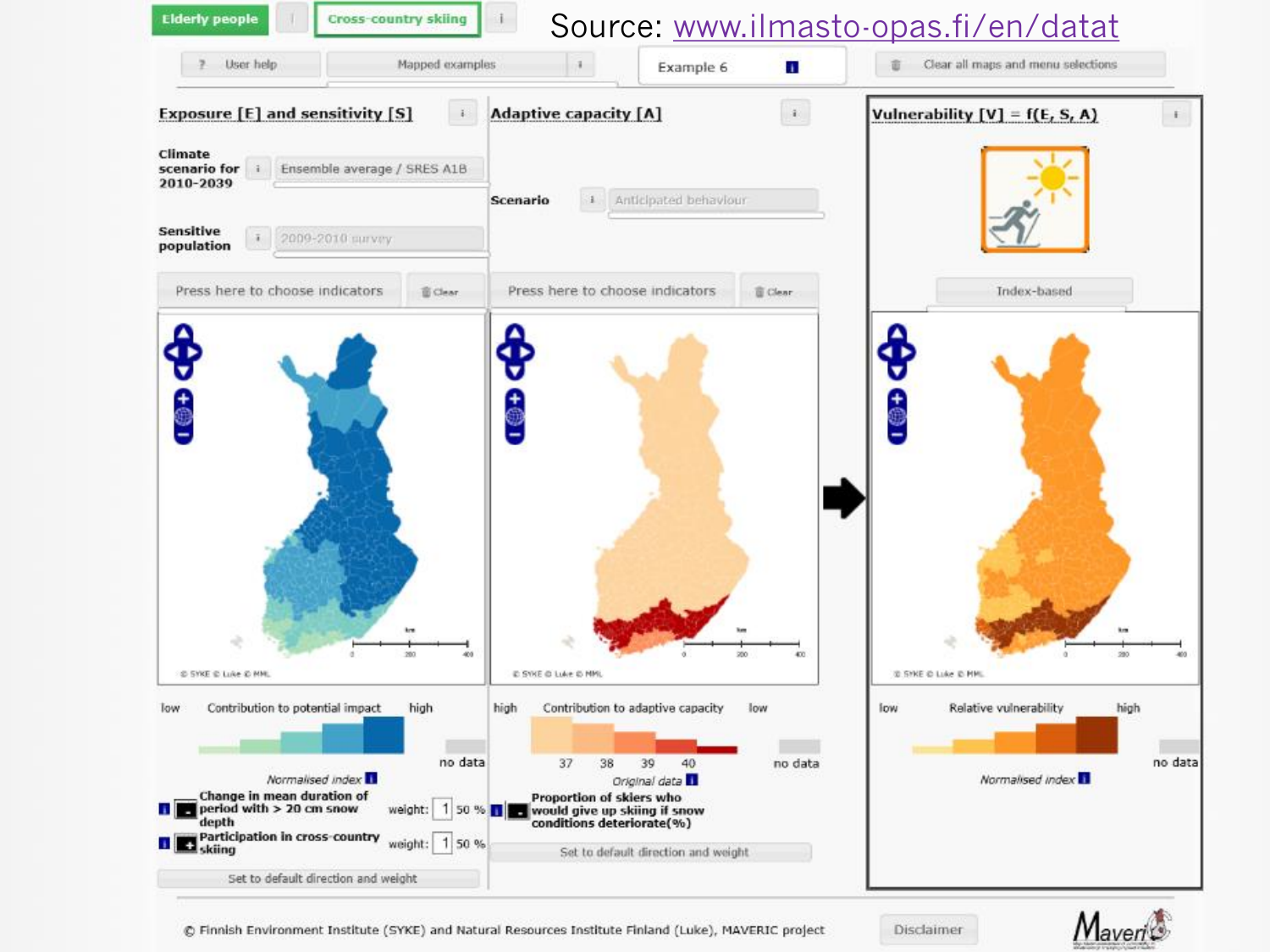### Downhill skiing in Finland

- Infrastructural requirements
- More location-based compared to downhill skiing
- Research in Finland mainly focused on skiing entrepreneurs \*
- **•** Vulnerability survey on downhill skiing suppliers
	- 44 respondents\*\*/61 working downhill skiing resorts\*\*\*
- \* Tervo 2008; Tervo-Kankare 2011; Haanpää et al. 2014 \*\* Ihanamäki 2017



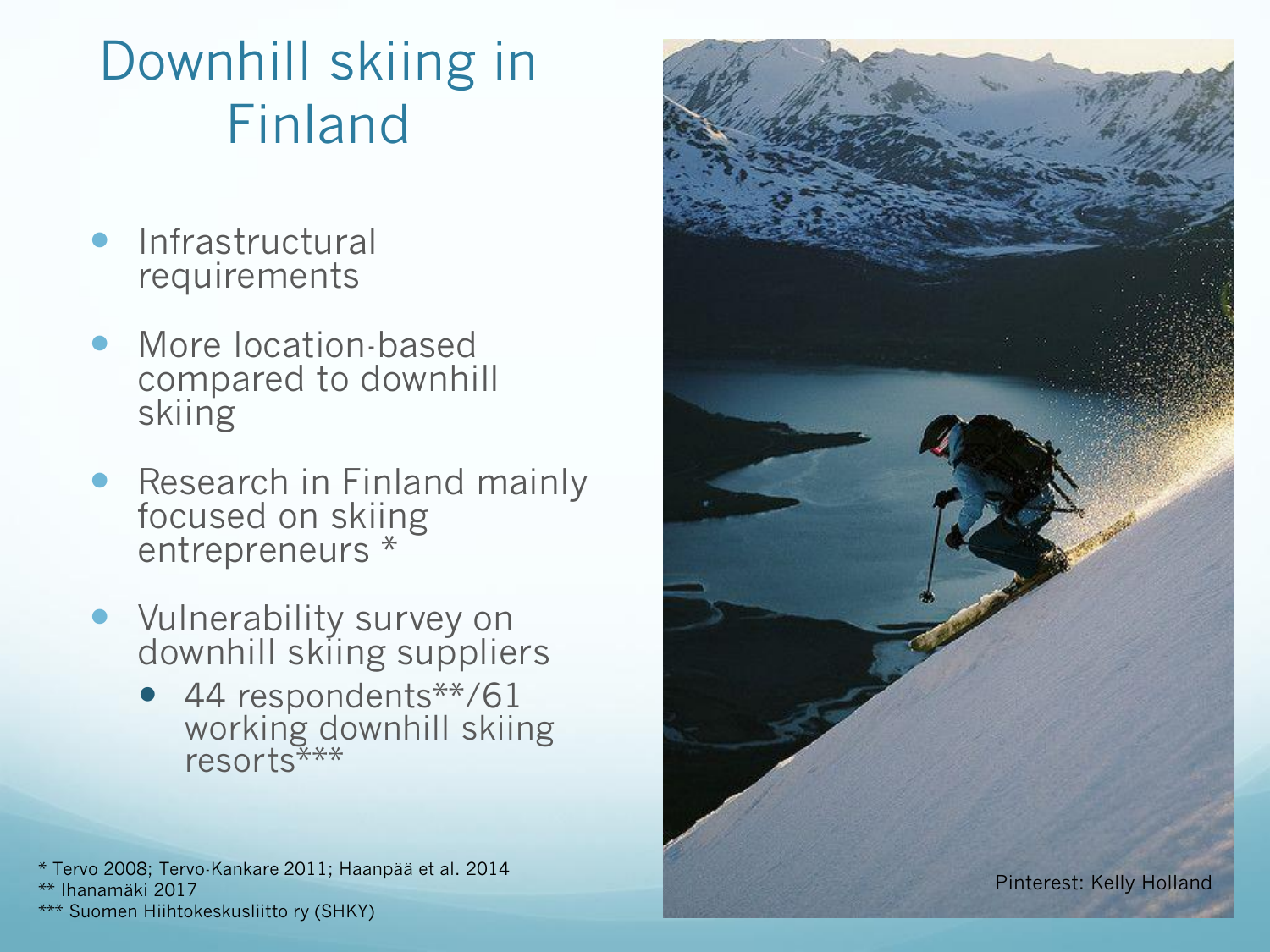Adaptation methods among Downhill skiing entrepreneurs in poor snow conditions \*

| <b>Adaptation method</b>                      | $\%$ of centres using<br>method during survey<br>$(2017)^{*}$ |
|-----------------------------------------------|---------------------------------------------------------------|
| Artificial snow                               | 89%                                                           |
| Smoothing ski slopes                          | 50 $%$                                                        |
| Ticket discounts on uncertain<br>snow seasons | 30%                                                           |
| Cooperation with other ski centres            | $21\%$                                                        |
| Storing snow                                  | 11 $%$                                                        |
| Offering alternative attractions              | $7\%$                                                         |
| Other                                         | $11\%$                                                        |
| Offering indoor skiing                        |                                                               |
| Artificial skiing surface                     | $\left( \right)$                                              |
| Quit offering skiing activities               |                                                               |

Respondents 44/69

\* Ihanamäki 2017, in resemblance with Tervo 2008; Tervo-Kaarina 2011; Haanpää et al. 2014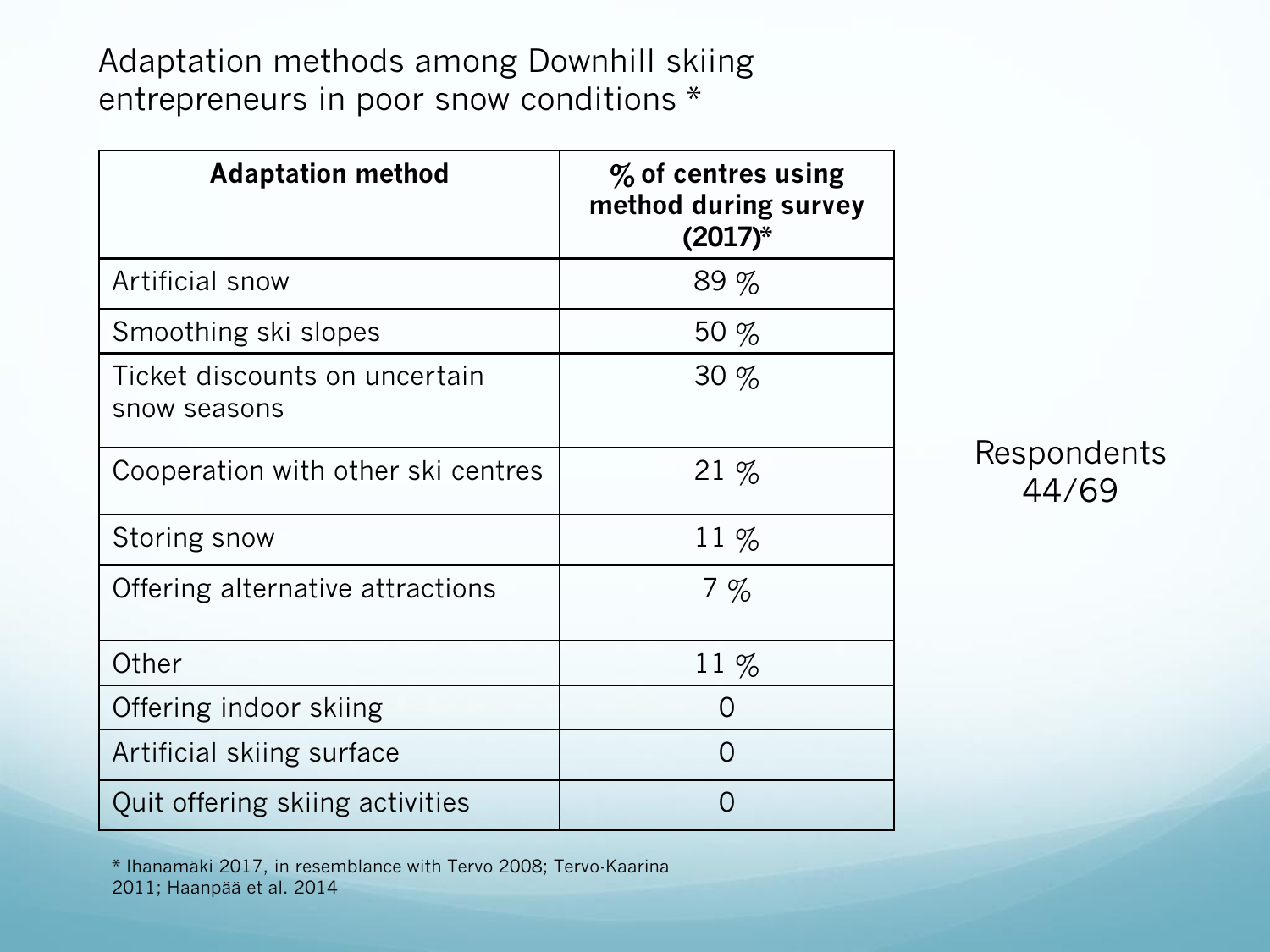#### Downhill skiing entrepreneur's view on climate change and adaptation \*



\* Ihanamäki 2017, in resemblance with Tervo 2008; Tervo-Kaarina 2011; Haanpää et al. 2014

0% 10% 20% 30% 40% 50% 60% 70% 80% 90% 100%

Disagree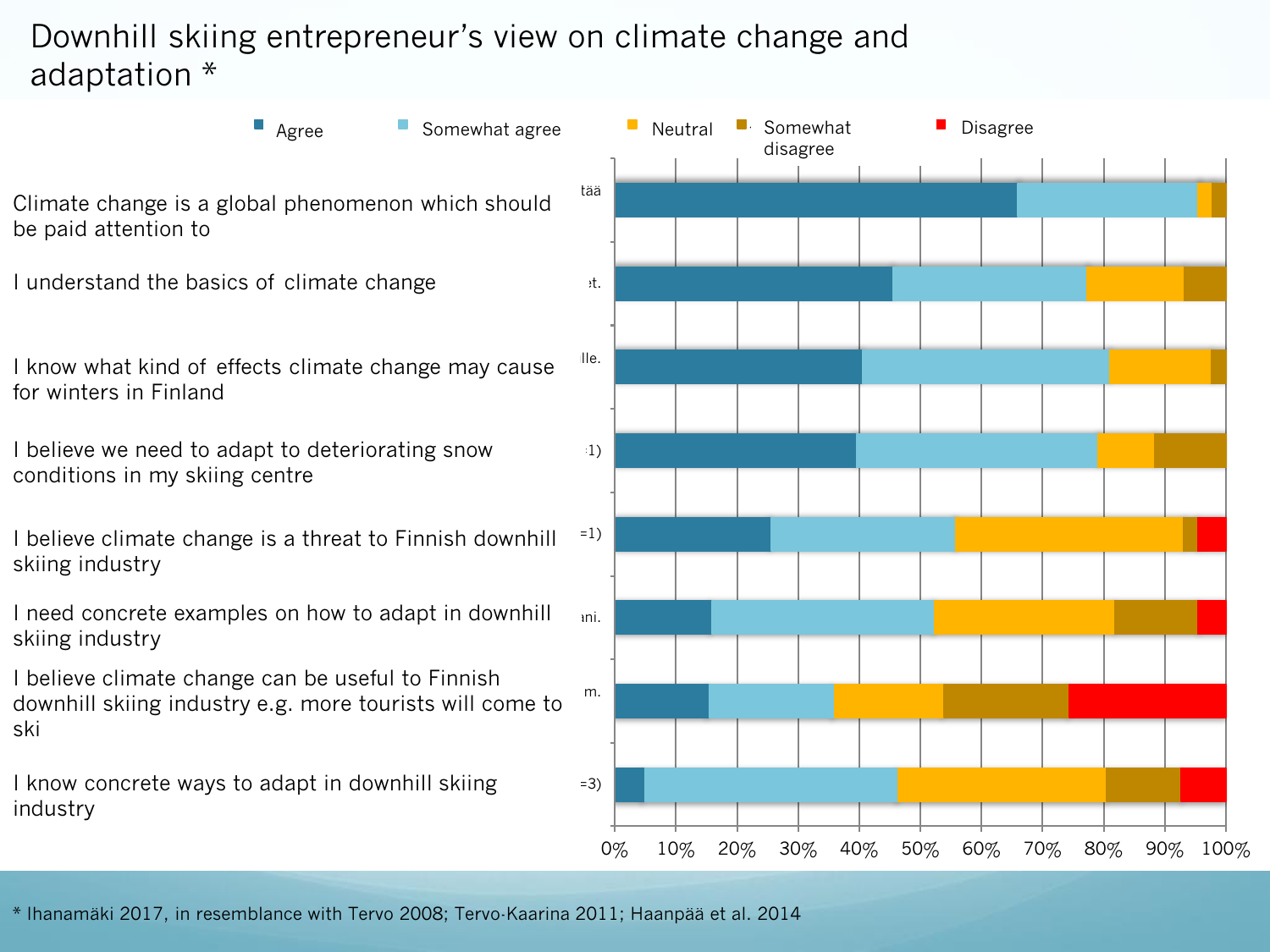## CONCLUSIONS

- **Cross-country** skiers are likely to quit skiing if it's not possible to ski outside
- **Downhill skiing** can be abled with artificial snow but there is need for other methods as well